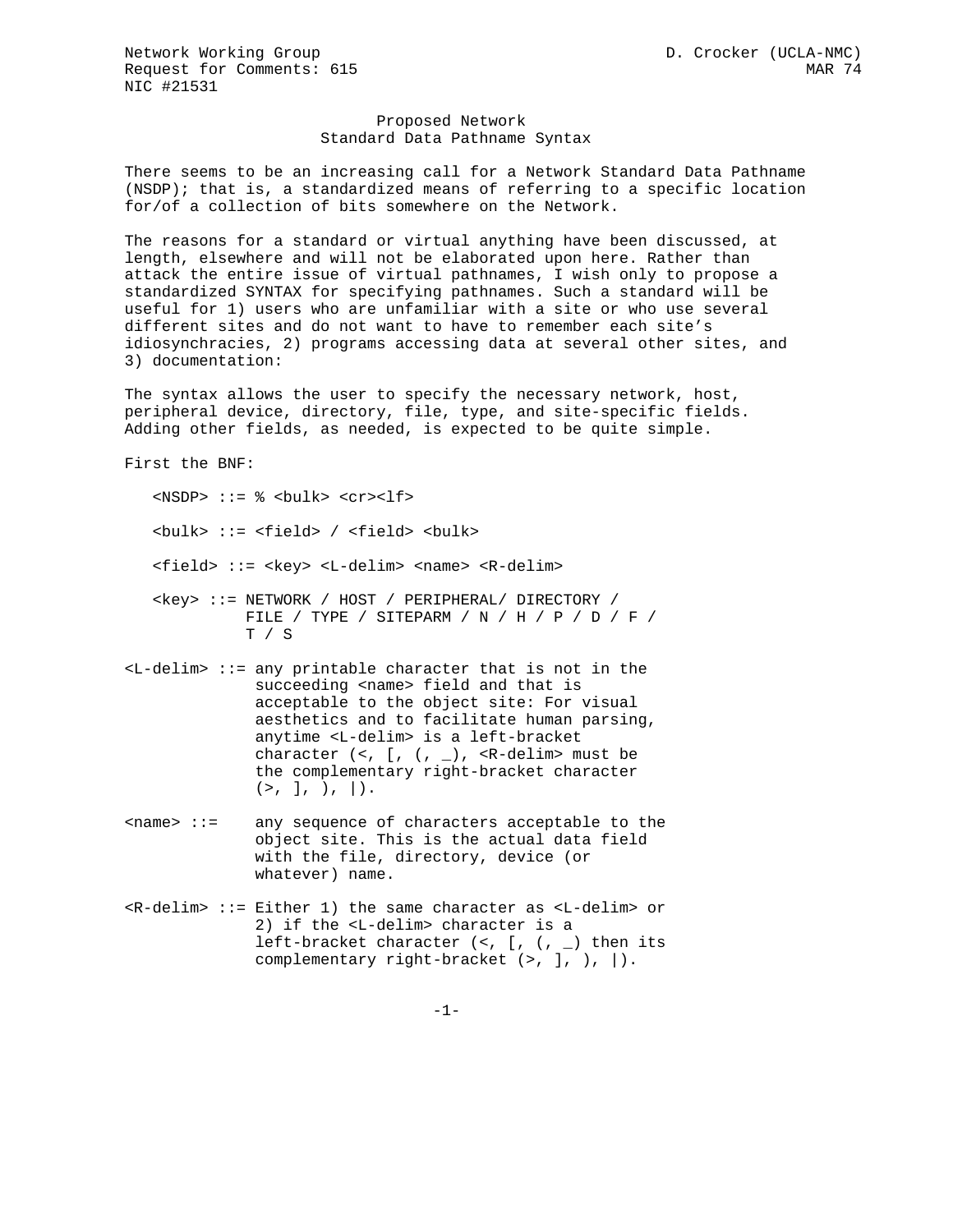<cr> ::= carriage-return

<lf> ::= line-feed

And some elaboration:

The syntax allows <name> fields to be an arbitrary number of rs long. Case is irrelevant to the syntax, though some sites will care about case in <name> fields:

<Key> indicates what part of the pathname the next <name> is going to refer to: The single-character keys are abbreviations for the respective full-word keys:

<Fields> ARE order dependent, but defaulted ones may be omitted. The order is as indicated for <key>s: That is, Network, Host, ..: Siteparm:

Fields may be repeated, as appropriate for the object site; that is, multiple Directory fields, etc:

The validity of any combination of <field>s is entirely site-dependent: For example, if a site will accept it, an NSDP with a Host field, and nothing more, is permissible:

<delim> is used to delimit the beginning and end of the <name> field:

Explanation of <key>s:

NETWORK or N: Currently, only ARPA is defined.

 HOST or H: Reference to host, by official name or nickname or number: The default radix is ten; a numeric string ending with "H" indicates hexadecimal, "O"(oh) indicates octal, and (gratuitously) "D" indicates decimal:

PERIPHERAL or P: Peripheral device being referred to:

- DIRECTORY or D: Name of a directory which contains a pointer to the entity (directory or filename) specified in the following <field>:
- FILE or F: Basic name of the file or data set:
- TYPE or T: Optional modifier to filename: (Tenex calls it the extension.)
- SITEPARM or S: A parameter, such as an access specification or version number, peculiar to the object site. The content of the <name> field must serve to identify what Siteparm is involved. Each site will be responsible for defining the syntax of Siteparm <name>s it will accept.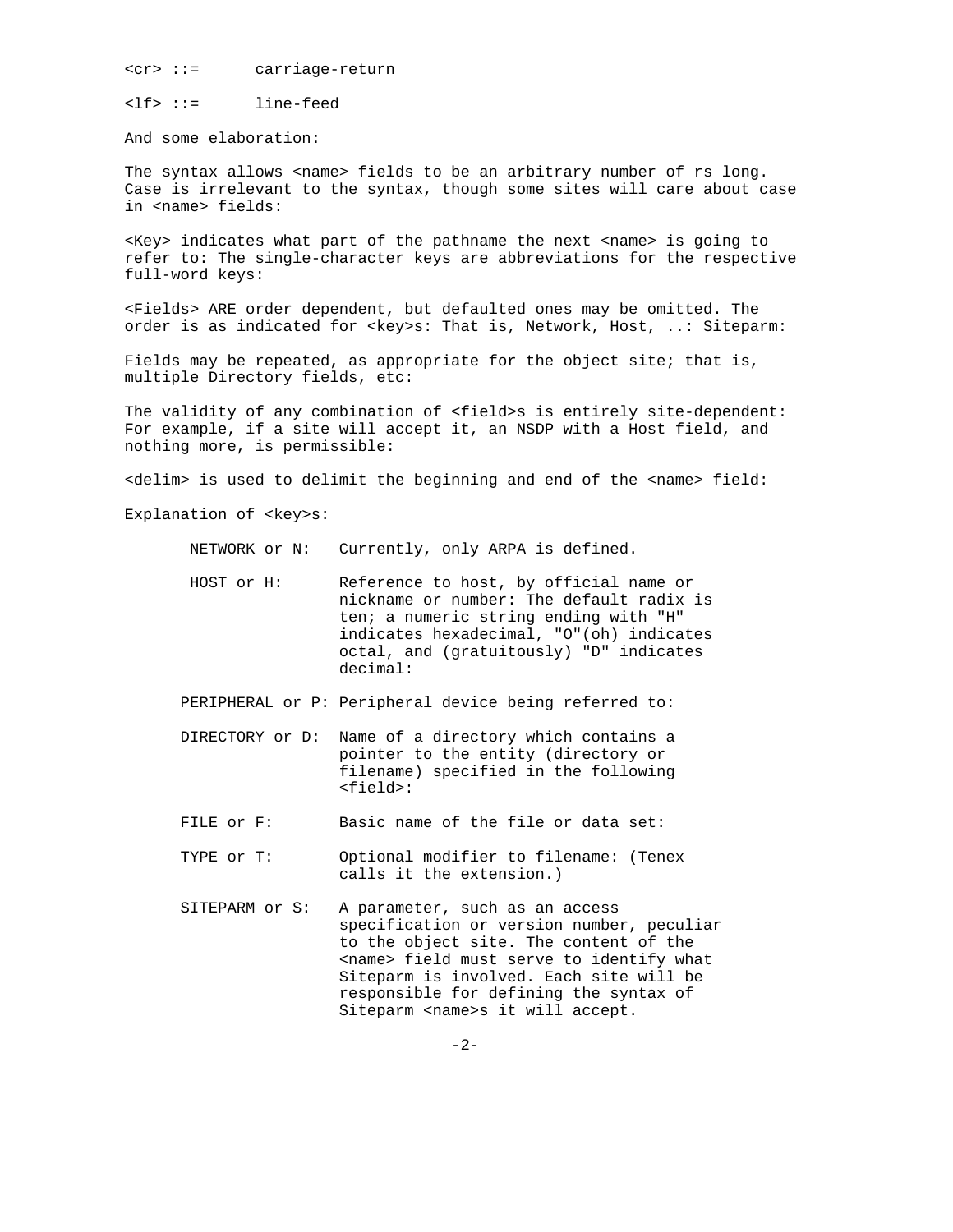Some reserved PERIPHERAL <name>s:

- DISK or DSK: Immediately accessible, direct-access storage.
- ONLINE or ONL: Whatever immediately-accessible (measured in fractions of a second) storage the user accesses by default; usually disk:
- TAPE or TAP: Industry-compatible magnetic tape:
- TAPE7 or TP7: 7-Track industry compatible tape:
- TAPE9 or TP9: 9-Track industry compatible tape:
- DECTAPE or DEC: DEC Tape.
- OFFLINE or OFF: Any tertiary storage; usually tape, though "devices" like the Datacomputer are permissible: The user should expect to wait minutes or hours before being able to access OFFLINE files:
- PRINTER or PTR: Any available line-printer:
- DOCPRINTER or DOC:Upper-lower case line printer, preferably with 8 1/2" X 11" unlined paper.
- PAPER or PAP: Paper tape.
- PUNCH or PUN: Standard 8O-column card punch.
- READER or RDR: Standard 80-column card reader:
- OPERATOR or OPR: System Operator's console.

CONSULTANT or CON: On-line consultant.

## Defaults:

Defaults will generally be context dependent. Consequently, the following defaults are offered only as guidelines:

| Network:  | ARPA                                                                                    |
|-----------|-----------------------------------------------------------------------------------------|
| Host:     | The host interpreting the NVP                                                           |
|           | Peripheral: ONLINE (DISK)                                                               |
|           | Directory: The user's current "working" directory,<br>usually set by the logon process: |
| Filename: | None.                                                                                   |
| Type:     | None.                                                                                   |
| Siteparm: | None.                                                                                   |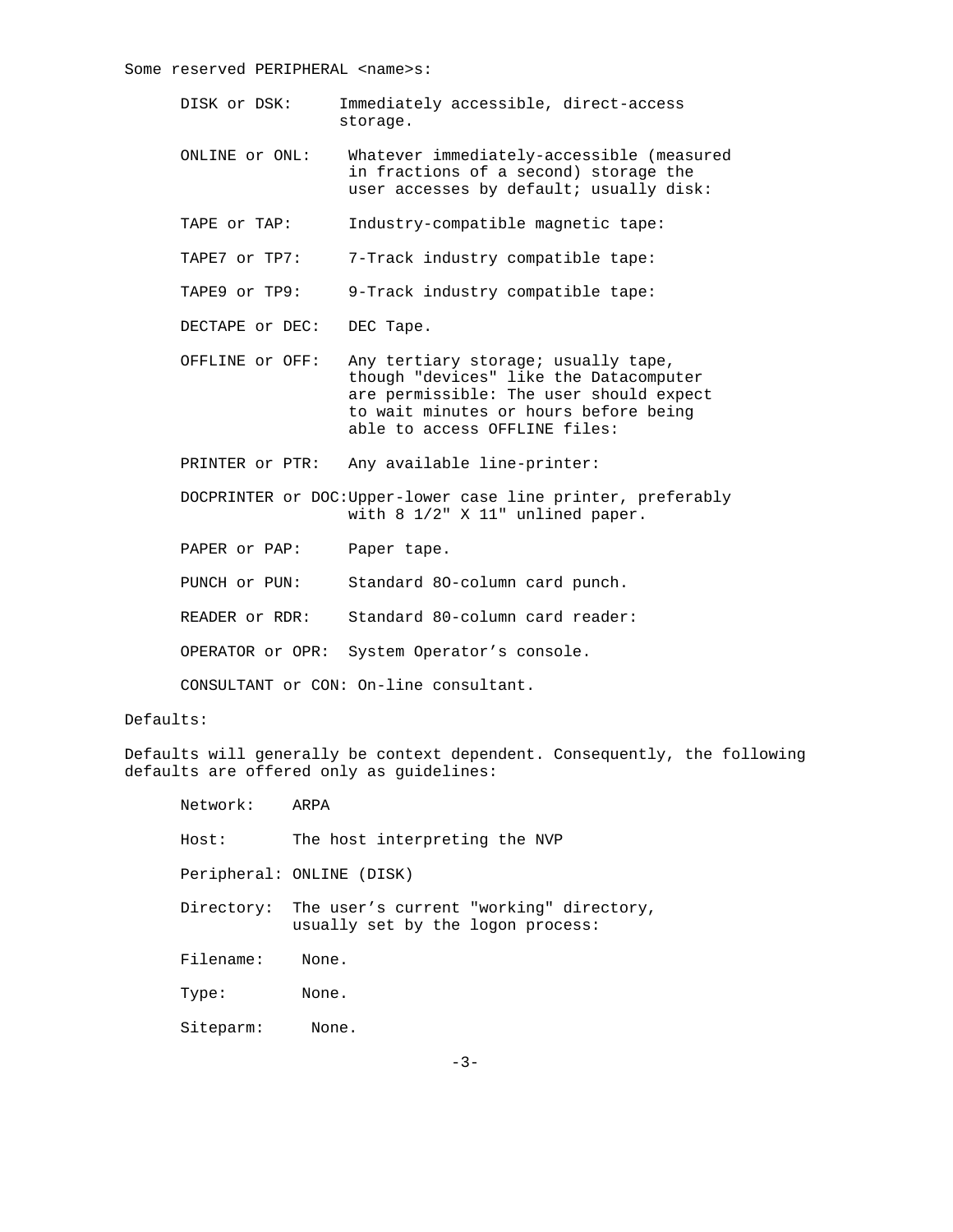General Comments

The only field that must be considered in relation to any host's current syntax is the escape-to-NVP field (The per-cent sign as the first character of a pathname specification): It is not currently known to conflict with any host's syntax:

Exclamation mark (!) is the only other character that seems permissible (on the assumption that the character should be a graphic): Its use would cause minor problems at Multics; but more importantly as a graphic, it is too similar to the numeral "1":

The syntax is intended to be adequate for all hosts, so any given portion of it may be inappropriate for any given host.

A site is expected to permit specifications in a given field iff that site already has a way of accepting the same information:

I believe that any modifications to the syntax will be graceful additions, rather than wholesale redesign, and thus can be deferred for a while. Currently, any undefined attributes must be specified in a Siteparm field:

Perhaps Version, Access protection and Accounting, as well as other types of information, should be made standard <key>s, rather than buried as Siteparms. I expect that the next version of the NSDP Syntax specification will include them as <key>s, but I would like to wait for some comments from the community.

The syntax does not currently allow addressing any collection of bits smaller than a file: This can be remedied by adding PAGE, BYTE and other  $\langle key \rangle$ s; but, again, I would like to solicit some comments first:

## Disclaimer

A pathname specified in the proposed syntax is fairly easy to type but is quite ugly to read: So, at the expense of design cleanliness, the <L-delim>/<R-delim> syntax was modified in an attempt to remedy the problem somewhat: As you will see below, it is only partially successful.

The first draft of this document had a syntax that was a mix of Tenex and Multics conventions: That is,

(Network)[Host]Peripheral:Directory>Filename:Type;Siteparm

Though visually more attractive and generally quicker to type, it lacks extensibility. For example, adding Version number or Access protection as standard fields would be difficult:

It is suggested that human interfaces be built to translate to/from NSDP syntax and the user's standard environment.